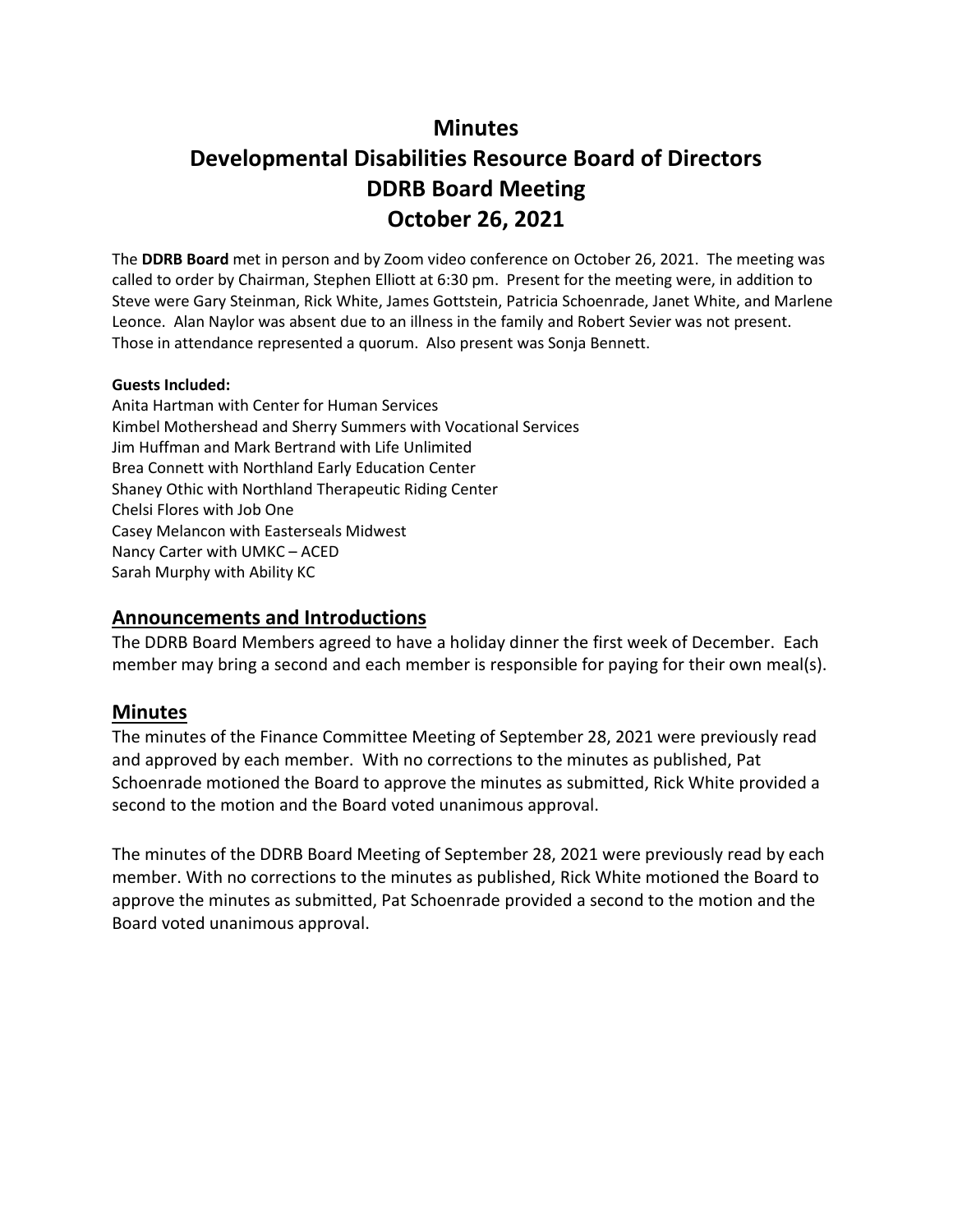# **Financial Report**

Rick White provided the following Financial Report for the month ending September 30, 2021.

# **DDRB P&L YTD to Date September YTD**

| ٠                                       | <b>Total Income =</b>                 | \$6,045,396.89        |  |  |  |
|-----------------------------------------|---------------------------------------|-----------------------|--|--|--|
| ٠                                       | <b>Total Expenses =</b>               | \$4,124,896.40        |  |  |  |
|                                         | Net Income =                          | \$1,920,500.49        |  |  |  |
| <b>DDRB Balance Sheet September YTD</b> |                                       |                       |  |  |  |
|                                         | <b>Total Checking &amp; Savings =</b> | \$8,398,678.38        |  |  |  |
|                                         | <b>Total Fixed Assets =</b>           | <u>\$1,407,336.92</u> |  |  |  |
|                                         | <b>Total Assets =</b>                 | \$9,806,015.30        |  |  |  |
|                                         | <b>Total Liabilities=</b>             | \$<br>2,937.32        |  |  |  |
|                                         | <b>Total Fund Balance =</b>           | \$7,882,577.49        |  |  |  |
| ٠                                       | Net Income =                          | \$1,920,500.49        |  |  |  |
| ٠                                       | <b>Total Equity =</b>                 | <u>\$9,803,077.98</u> |  |  |  |
|                                         | <b>Total Liabilities and Equity =</b> | \$9,806,015.30        |  |  |  |
| TCM P & L Year to Date September YTD    |                                       |                       |  |  |  |
|                                         | <b>Total Income =</b>                 | \$2,751,925.89        |  |  |  |
|                                         | <b>Total Expenses =</b>               | \$2,8.2,081.26        |  |  |  |
|                                         | Net Income =                          | \$216,844.63          |  |  |  |
| <b>TCM Balance Sheet September YTD</b>  |                                       |                       |  |  |  |
|                                         | <b>Total Checking &amp; Savings =</b> | \$3,959,616.18        |  |  |  |
|                                         | <b>Total Assets =</b>                 | \$3,959,616.18        |  |  |  |
|                                         | Net Income =                          | \$3,959,616.18        |  |  |  |
|                                         | <b>Total Liabilities and Equity =</b> | \$3,959,616.18        |  |  |  |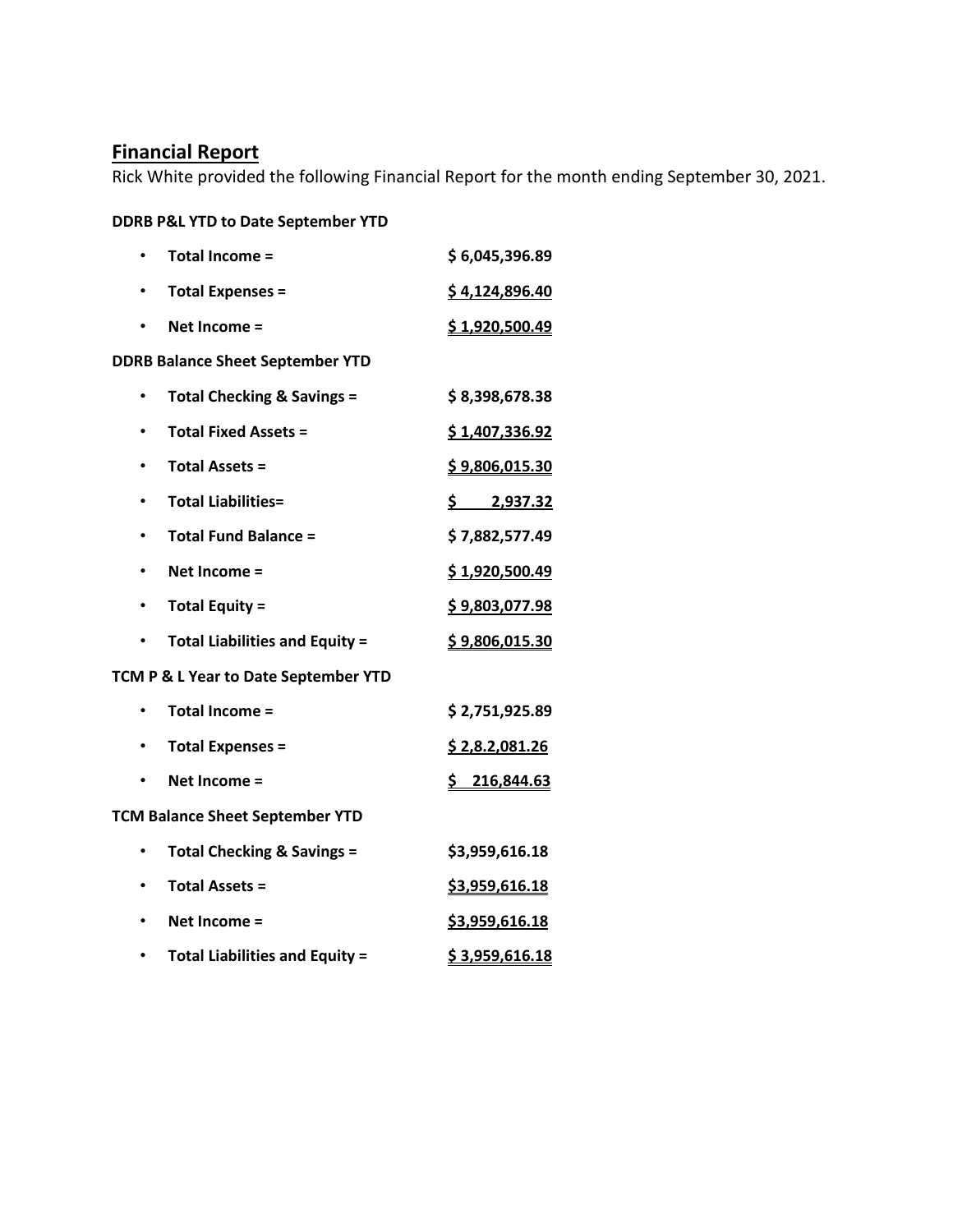#### **RECAP of Investments – September YTD**

#### **DDRB**

| Long Term Reserves Investment:                    |    | \$5,965,000.00 |
|---------------------------------------------------|----|----------------|
| Long Term Investment Interest Earned YTD:         | S. | 40,526.54      |
| <b>Short Term Working Capital Investment:</b>     |    | \$1,353,000.00 |
| <b>Short Term Investment Interest Earned YTD:</b> | S  | 833.28         |
| <b>TCM</b>                                        |    |                |
| Long-Term TCM Reserves Investment:                |    | \$3,235,000.00 |
| <b>TCM Interest YTD:</b>                          |    | 24.359.73      |

## **Administrative Directors Report**

Sonja reminded everyone that the Finance Committee is scheduled to meet on November 2 to begin review of the 2022 Funding Applications. She also advised that Life Unlimited was going to do a Drive Through Trick or Treat on Friday 10/2921 from 6 to 8pm in the DDRB parking lot.

#### **Executive Committee**

No report

## **Finance Committee**

Rick White advised that the Finance Committee had reviewed and approved a request from **Northland Early Education Center** for additional funding request for the calendar year 2021. Brea Connett advised that the original budget was for forty-five children, and they are currently serving fifty-one children in the Early Special Education, Physical Therapy and Speech and Language Pathology programs. The additional units and corresponding dollar request are as follows:

| <b>Total Additional Funds Requested:</b> | \$108,773.80 |              |             |
|------------------------------------------|--------------|--------------|-------------|
| Speech & Language Pathology              | 775 units    | \$9.72 each  | \$7,533.00  |
| <b>Physical Therapy</b>                  | 320 units    | \$15.29 each | \$4,892.80  |
| Early Education                          | 8400 units   | \$11.47 each | \$96,348.00 |

Rick White motioned the Board to approve the 2021 additional funding request from NEEC in the amount of \$108,773.80. James Gottstein provided a second to the motion. The Board approved the request by unanimous roll call vote by the members present.

Rick White advised the Board that the Finance Committee discussed and reviewed the **CoViD19 Service Relief funding** earlier approved by the Board to be paid through October. The Committee agreed to continue the program through October but not to extend the program further. Rick White instructed Sonja to pay the agencies as appropriate through October for CoViD19 Service Relief.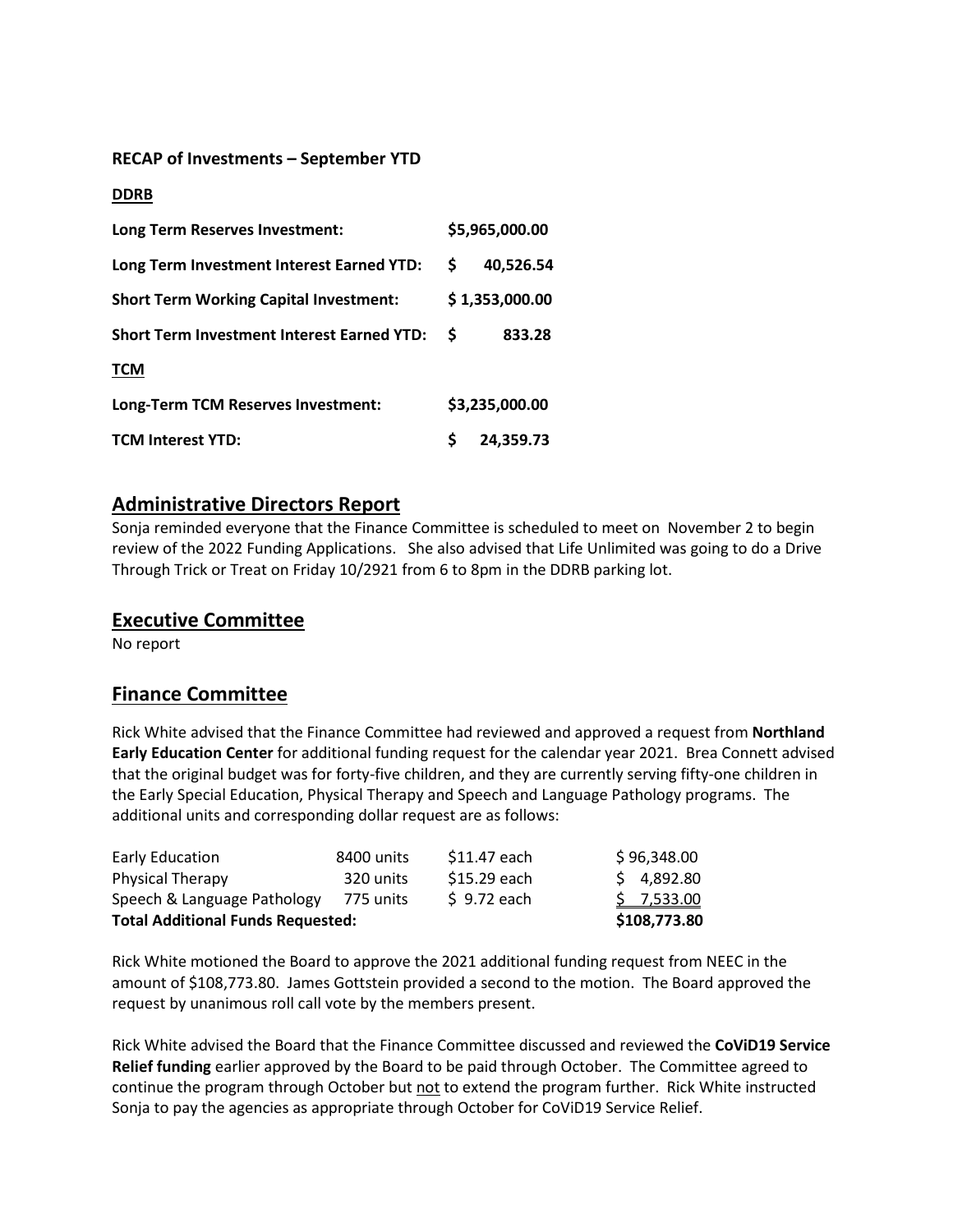Rick White presented the Board with a proposed 2022 Calendar Year Operating /Admin Budget (copy attached). The income for 2022 is expected to increase 4% - 6% over 2021 to \$6,472,250 and expenses are expected to increase 2% to \$225,000. The Agency budgets will be reviewed by the Finance Committee in November. He advised the Finance Committee had unanimously approved the proposed 2022 Operating/Admin Budget and recommends to the Board for approval. Rick White motioned the Board to approve the proposed budget which was seconded by Stephen Elliott and approved by unanimous roll call vote by the members present.

# **Services Committee**

Pat Schoenrade provided the report for the Services Committee.

Pat advised that she had scheduled visits to the two new agencies applying for funding in 2022. She has scheduled a visit with Summit Future Foundations at 2:00pm on November 2 and the Center for the Developmentally Disabled on November 11 at 9:00am. She will follow up with an email to the Board members with the addresses for the visits.

Pat advised that she had been working with Anita Hartman on the **Sheriff Akin's initiative** presented at the July Board meeting. Anita provided an update on the activity from her team with the Sheriff's department.

She advised that on Thursday Oct 21, 2021, Gregg Aultman and Anita met with Captain Phil Coffer from the Clay County Sheriff's Department and discussed the following:

- $\triangleright$  Overall project and why this would be a good thing to get our individuals into a database so they would have information on them prior to responding to an emergency call.
- $\triangleright$  Encouraged him to have his staff attend the Train the Trainer training offered to first responders that will be held on Nov 7-8 at the Kansas City Police Academy.
- $\blacktriangleright$
- $\triangleright$  CHS will explore additional training with ESMW Autism specifically since Captain Coffer felt like this was a diagnosis they encounter frequently and need more understanding in this area. Anita said reached out to Casey Melancon at ESMW, and Casey is excited to work with the CHS and the Sheriff's department to do additional training!
- $\triangleright$  The "emergency bags" they received from KC Variety Club, and I told them that they would have to get with them for training on how to disperse and or use them as we have not been privy as to how to accomplish this.
- $\triangleright$  Captain Coffer will meet with his dispatch staff, and they will design a form for us to send to our families. This form will consist of necessary information to put into the Sheriff's database for the emergency responders to access.
- $\triangleright$  Agreed that we would start with this and see what kind of response we get back before setting up any type of informational meetings for families. Anita will have the Service Coordinators personally reach out and encourage those families that they know have high potential for police involvement.
- $\triangleright$  Once CHS has the form and a clear process, they will post this to their Facebook page to get the word out to families.
- $\triangleright$  Captain Coffer is going to see if the other police departments in Clay County could connect to each other to share information in the database.